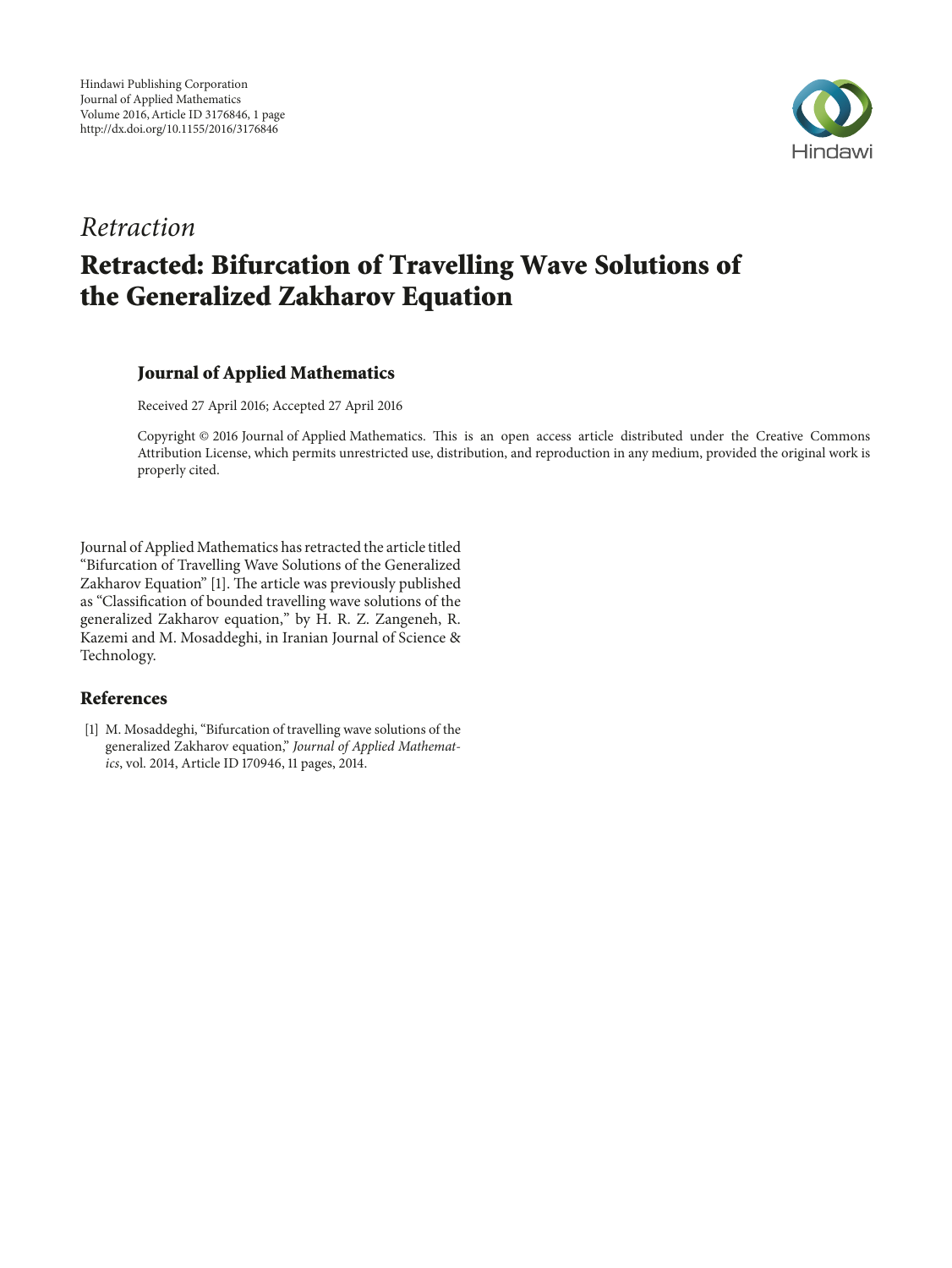

## *Research Article* **Bifurcation of Travelling Wave Solutions of**

# **the Generalized Zakharov Equation**

#### **Masoud Mosaddeghi**

*Departement de Math ´ ematiques et de Statistique, Universit ´ e de Montr ´ eal, CP 6128, Succursale Centre-Ville, ´ Montreal, QC, Canada H3C 3J7 ´*

Correspondence should be addressed to Masoud Mosaddeghi; mosaddeghi@dms.umontreal.ca

Received 11 April 2014; Accepted 26 July 2014; Published 24 August 2014

Academic Editor: Tiecheng Xia

Copyright © 2014 Masoud Mosaddeghi. This is an open access article distributed under the Creative Commons Attribution License, which permits unrestricted use, distribution, and reproduction in any medium, provided the original work is properly cited.

By using bifurcation theory of planar ordinary diferential equations all diferent bounded travelling wave solutions of the generalized Zakharov equation are classifed in to diferent parametric regions. In each of these parametric regions the exact explicit parametric representation of all solitary, kink (antikink), and periodic wave solutions as well as their numerical simulation and their corresponding phase portraits are obtained.

#### **1. Introduction**

Many phenomena in physics, engineering, and science are described by nonlinear partial diferential equations (NPDEs). Exact travelling wave solution of nonlinear evolution equation is one of the fundamental objects of study in mathematical physic. When these exact solutions exist, they can help one to understand the mechanism of the complicated physical phenomena and dynamical processes modelled by these nonlinear evolution equations. In the past decades a vast variety of the powerful and direct methods to fnd the explicit solutions of NPDE have been developed, such as Hirota bilinear method [1, 2], inverse scattering transform method [3], Backlund and Darboux transforms method [4], Lie group method [5] F-expansion method [6], sine-cosine method [7], homotopy perurbation method [8], homogenous balance method [9], algebraic method [10], and Jacobi elliptic function expansion method [11]. Certainly, the bifurcation theory of planar dynamical systems is an efficient method too [12, 13]. In this paper we consider the generalized Zakharov equation by using the bifurcation theory. The Zakharov equations [14] are used extensively in considerations of the evolution of Langmuir turbulence when strong turbulence effects are considered. The Zakharov equation has various applications in physics in a theory of deep-water waves [15], communication [16], and nonlinear pulse propagation in fibers [17]. The original derivation of these equations was

based on a simplified model involving fluid concepts. The model leads to two equations: one of these describes the evolution of the envelope of the Langmuir waves with the nonlinearity included through a term involving a density fuctuation, and the other describes the evolution of the density fuctuation due to the ponderomotive force exerted by the Langmuir waves. Now we consider the generalized Zakharov equations which have the forms

$$
u_{tt} - c_s^2 u_{xx} = \beta (|E|^2)_{xx},
$$
  
\n
$$
iE_t + \alpha E_{xx} - a_1 uE + a_2 |E|^2 E + a_3 |E|^4 E = 0.
$$
\n(1)

In (1)  $\alpha$  represents the coefficient of dispersion and  $a_1$ ,  $a_2$ ,  $a_3$ represent the coefficients of nonlinearity. When  $a_2 = a_3 = 0$ , (1) reduce to the famous Zakharov equations (see [18, 19] for details) which describe the propagation of Langmuir waves in plasmas. The complex number  $E$  represents the envelope of the electric field, and  $u$  is equilibrium value from the fluctuation of the ion density. The parameter  $c<sub>s</sub>$  is proportional to the ion acoustic speed. We fnd exact solutions of (1) via the bifurcation theory of planar dynamical systems. The purpose of this paper is to give the bifurcation sets of the bounded travelling wave solutions, that is, solitary wave solutions, kink (anti kink) wave solutions, and periodic wave solutions. Also we obtain the explicit representation for some of these solutions in diferent parametric region determined by the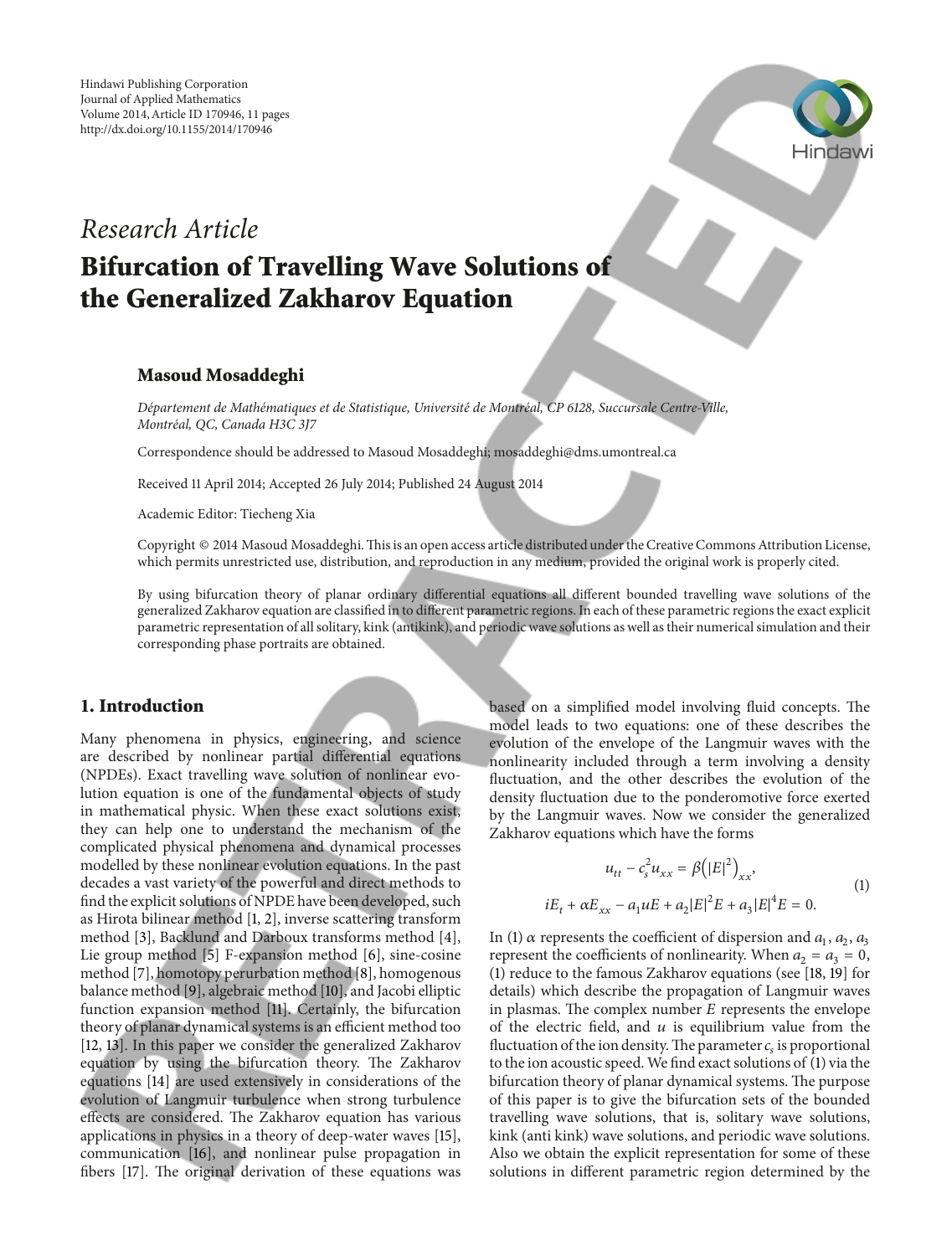bifurcation set. To fnd the travelling wave solutions of (1) we consider the travelling wave solutions of the form

$$
E(x,t) = v(\xi) \exp[i(kx - \omega t)], \qquad u(x,t) = u(\xi),
$$
  

$$
\xi = x - ct,
$$
 (2)

where  $k$ ,  $\omega$ , and  $c$  are arbitrary constants;  $c$  denotes the wave speed,  $k$  is the frequency,  $\omega$  is the soliton wave number, and  $v(\xi)$  is a real function that represents the shape of the pulse. By substituting for  $E$  and  $u$  from (2) into (1) we get the following ordinary diferential equations:

$$
(c^{2} - c_{s}^{2}) u_{\xi\xi} = \beta(v^{2})_{\xi\xi},
$$
  

$$
\alpha v_{\xi\xi} + i (2\alpha k - c) v_{\xi} + (\omega - \alpha k^{2}) v - a_{1} u v + a_{2} v^{3} + a_{3} v^{5} = 0.
$$
  
(3)

By integration of the frst equation in (3) twice with respect to  $\xi$  and taking the integration constant to be zero, we obtain

$$
u = \frac{\beta}{\left(c^2 - c_s^2\right)} \nu^2; \tag{4}
$$

now we substitute (4) in the second equation of (3) to obtain

$$
v_{\xi\xi} + av + bv^3 + \gamma v^5 = 0, \tag{5}
$$

where

$$
a = \frac{(\omega - \alpha k^2)}{\alpha}, \qquad b = \frac{a_2}{\alpha} - \frac{\beta a_1}{(c^2 - c_s^2)},
$$
  

$$
\gamma = \frac{a_3}{\alpha}, \qquad c = 2\alpha k.
$$
 (6)

Now let  $dv/d\xi = y$ . Then we drive the following travelling wave system which is a planar Hamiltonian system:

$$
\dot{v} = y
$$
  
\n
$$
\dot{y} = -v \left( a + b v^2 + \gamma v^4 \right).
$$
\n(7)

Because the phase portraits of the Hamiltonian system (7) determine travelling wave solutions of (1), we fnd the bifurcation set for which the qualitative behavior of phase portraits of (7) changes. Here we consider only bounded travelling waves because in physical model only bounded travelling waves are meaningful. Suppose that  $v(x, t) = v(x - t)$  $ct$ ) =  $v(\xi)$  is a continuous solution of system (7) for  $-\infty$  <  $\xi < \infty$  and  $\lim_{\xi \to +\infty} \nu(\xi) = p$ ,  $\lim_{\xi \to -\infty} \nu(\xi) = q$ . We recall that

- (i) if  $p = q$ , then  $v(x, t)$  is called a solitary or impulse wave solution, and
- (ii) if  $p \neq q$  then  $v(x, t)$  is called kink (antikink) wave solution.

Usually a solitary wave solution, a kink (antikink) wave and periodic travelling wave solutions of (1) correspond to a homoclinic orbits or cuspidal loop, heteroclinic orbit or eye-fgure loop, and periodic orbit of (7), respectively. Tus we need to fnd all periodic orbits, homoclinic orbits, and heteroclinic orbits of system (7) which depend on the systems' parameters.

The rest of this paper is organized as follows. In Section 2, we give the bifurcation set and corresponding phase portrait of system (7). In Section 3, using the information obtained about the phase portraits of bounded solutions of (7), we obtain the numerical simulation for corresponding bounded travelling wave solutions of system (1). In Section 4, we give exact explicit parametric representation of diferent possible solitary wave solutions, periodic travelling wave solutions, and kink (antikink) wave solutions of (1).

### **2. Bifurcation of Phase Portrait of** (7)

In this section, we consider bifurcation set and phase portraits of (7). First we consider the generic case  $\gamma \neq 0$ . With some time scaling and without loss of generality, we can assume  $\gamma =$  $\pm 1$ , so that we can have Hamiltonian system:

$$
\dot{v} = y,
$$
  
\n
$$
\dot{y} = -v \left( a + b v^2 \pm v^4 \right) := f_{\pm}(v),
$$
\n(8)

with the Hamiltonian  $H_{\pm}(v, y) = y^2/2 + F_{\pm}(v)$ , where  $\pm$  correspond to  $\gamma = \pm 1$  and  $F_{\pm}(\nu) = \pm \nu^6 / 6 + b \nu^4 / 4 + a \nu^2 / 2$  is the corresponding potential function. It is clear that critical points of  $F_+$  are zeros of  $f_+$ . It is known that isolated minimum, maximum, and inflection points of  $F$  correspond to center, saddle point, and cusp point of system (8), respectively (e.g., see [20]). Also it is known that the global structure of phase portraits of system (8) will not change qualitatively unless one of the conditions listed below is violated [20].

- (i) There are only finitely many critical points of  $F_{\pm}$ .
- (ii) Each critical point of  $F_+$  is nondegenerate; that is,  $F''_{\pm}(\overline{v}_1) \neq 0$  for critical point  $\overline{v}_1$ .
- (iii) No two maximum values of  $F_{\pm}$  are equal.
- (iv)  $|F_{\pm}(v_1)| \to \infty$  as  $|v_1| \to \infty$ ; that is,  $F_{\pm}$  is unbounded for both  $v_1 \rightarrow \infty$  and  $v_1 \rightarrow -\infty$ .

Potential functions satisfying the above four conditions are called the generic potential functions. In our case it is clear that conditions  $i$  and  $iv$  are satisfied for all values of  $a$  and b. Therefore to find the bifurcation set, we first need to find conditions where critical points of  $F_{\pm}$  become degenerate. So we set

$$
f_{\pm}(a, b, v) = av + bv^3 \pm v^5 = 0,
$$
  

$$
\frac{\partial f_{\pm}(a, b, v)}{\partial v} = a + 3bv^2 \pm 5v^4 = 0.
$$
 (9)

By solving (9) we find the bifurcation set to be  $B_+ = \{(a, b) :$  $a = 0, b<sup>2</sup> = 4a, b < 0$ } and  $B<sub>-</sub> = \{(a, b) : a = 0, b<sup>2</sup> = -4a,$  $b > 0$ } which correspond to  $\gamma = \pm 1$ , respectively. These bifurcation sets divide the parametric plane into 7 distinct regions (see Figures 1 and 2). In each parametric region, the number and type of critical points remain unchanged. To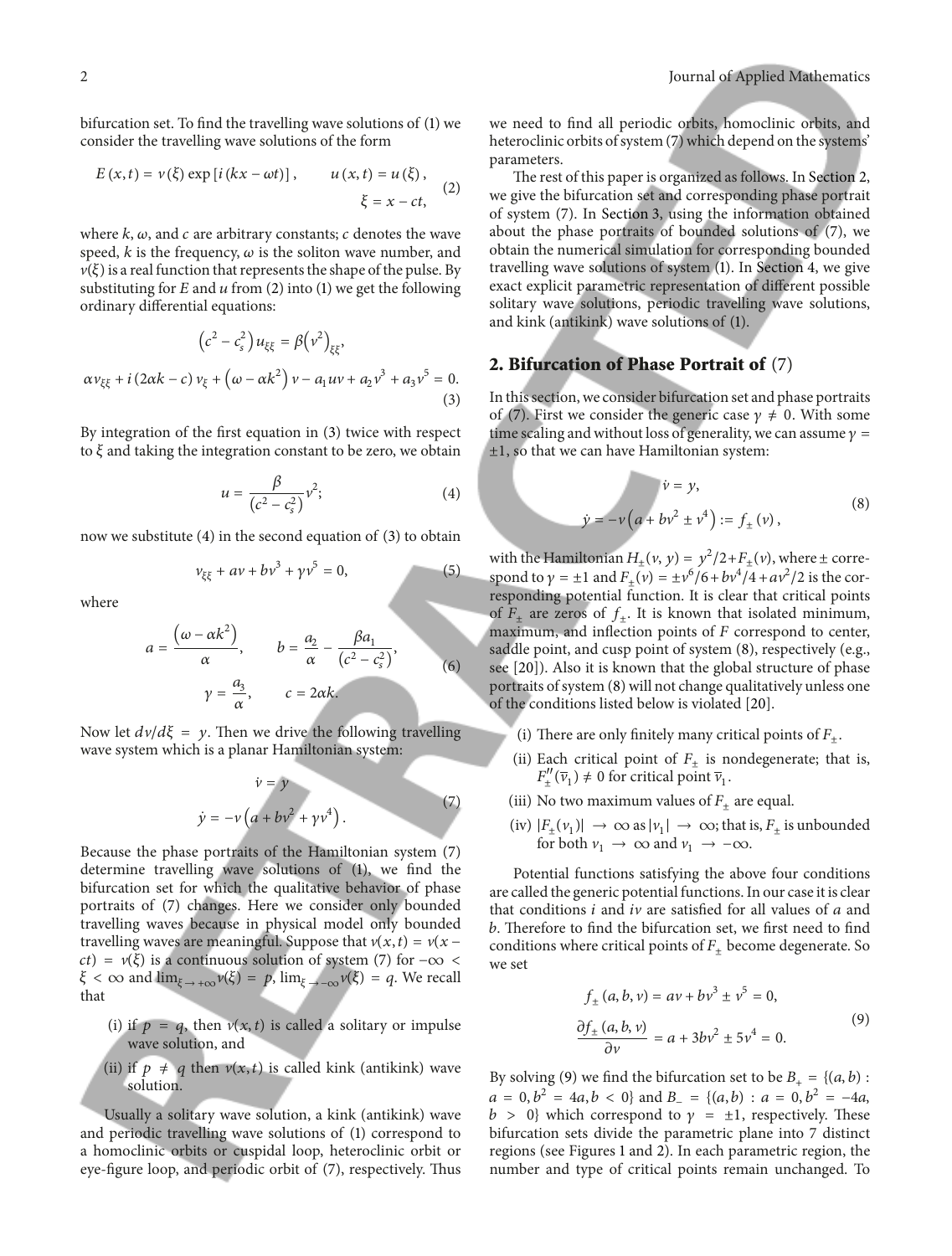

FIGURE 1: Bifurcation sets and phase portraits of (8) with  $\gamma = 1$  in different parametric regions.

see the type and number of critical points it is sufficient to consider only a typical equation for a particular value of a and *b* in each region. Critical points of  $F_{\pm}$  are  $v = 0$  and  $v =$  $\pm\sqrt{(-b\pm\sqrt{\Delta_{\pm}})/(2\pm 2)}$  where  $\Delta_{\pm}=b^2\mp 4a$  which correspond to  $\gamma = \pm 1$ , respectively. It is easy to verify that number of critical points of  $F_+$  will change from one nondegenerate critical point in region III to five nondegenerate critical points in region  $(I)$  and three nondegenerate critical points in region  $(V)$ . On the boundary of these regions, that is, regions II, IV, VI, and VII, critical points are degenerate. To classify the critical points and determine the phase portraits of system (7) we need to consider the two cases  $\gamma = 1$  and  $\gamma = -1$ separately.

*Case I* ( $\gamma = 1$ ). Since *F* is a sixth order polynomial and the coefficient of  $v^6$  is positive, it is easy to verify that the only nondegenerate critical point of F in region III ( $\Delta_{+}$  < 0 or  $\Delta_+ \geq 0, b > 0, a > 0$ ) is  $\nu = 0$  which is a minimum point. Therefore in this region system  $(7)$  has a global center (see Figure 1).

In region II ( $\Delta^+ = 0, b < 0$ ),  $F_+$  has three critical points where  $v = 0$  is a minimum and  $v = \pm \sqrt{-b/2}$  are inflection points. These points correspond to a center and cusp points of (7), respectively. Also because of symmetry,  $H_+(\sqrt{-b/2}, 0)$  =  $H_{+}(-\sqrt{-b/2}, 0) > H(0, 0)$ . Therefore system (7) will have an eye-fgure loop connecting the cusp points and an oval of periodic orbits encircling the origin and also a band of periodic orbits outside the eye-fgure loop (see Figure 1).

In region  $I(\Delta_+ > 0, b < 0, a > 0)$  the potential function  $F_{+}$  always has three nondegenerate minimum points and two nondegenerate maximum points between them. Therefore in this region system (7) has three center and two saddle points. Furthermore, since  $F_{+}$  is even and the critical points  $\pm\sqrt{(-b-\sqrt{\Delta_{+}})/2}$  are symmetric with respect to *a*-axis, we have

$$
F_{+}\left(\sqrt{\frac{(-b-\sqrt{\Delta_{+}})}{2}},0\right) = H_{+}\left(-\sqrt{\frac{(-b-\sqrt{\Delta_{+}})}{2}},0\right).
$$
\n(10)

There will be a cycle, heteroclinic to these two saddle points, and since

$$
H_{+}(0,0) < H_{+}\left(\pm\sqrt{\frac{(-b-\sqrt{\Delta_{+}})}{2}},0\right),
$$
 (11)

this heteroclinc cycle includes a band of periodic orbits encircling the origin. Also since  $H_+(-\sqrt{(-b-\sqrt{\Delta_+})}/2, 0)$  >  $H_{+}(-\sqrt{(-b+\sqrt{\Delta_{+}})/2}, 0)$  and  $H_{+}(\sqrt{(-b-\sqrt{\Delta_{+}})/2}, 0)$  >  $H_+(\sqrt{(-b + \sqrt{\Delta_+})/2}, 0)$ , there will be two orbits homoclinic to these saddle points. These homoclinc orbits include a band of periodic orbits encircling centers at  $\pm \sqrt{(-b + \sqrt{\Delta_+})/2}$ points of system (7) (see Figure 1).

In regions IV ( $b > 0$ ,  $a = 0$ ) and VI,  $a = b = 0$  the only critical point of  $F_+$  is  $v = 0$  which is a degenerate minimum point; therefore system (7) has a global degenerate center at origin (see Figure 1).

In region  $V$  ( $a < 0$ ),  $F_+$  has three nondegenerate critical points at  $v = 0$  and  $v = \pm \sqrt{(-b + \sqrt{\Delta_+})/2}$ , where  $v = 0$  is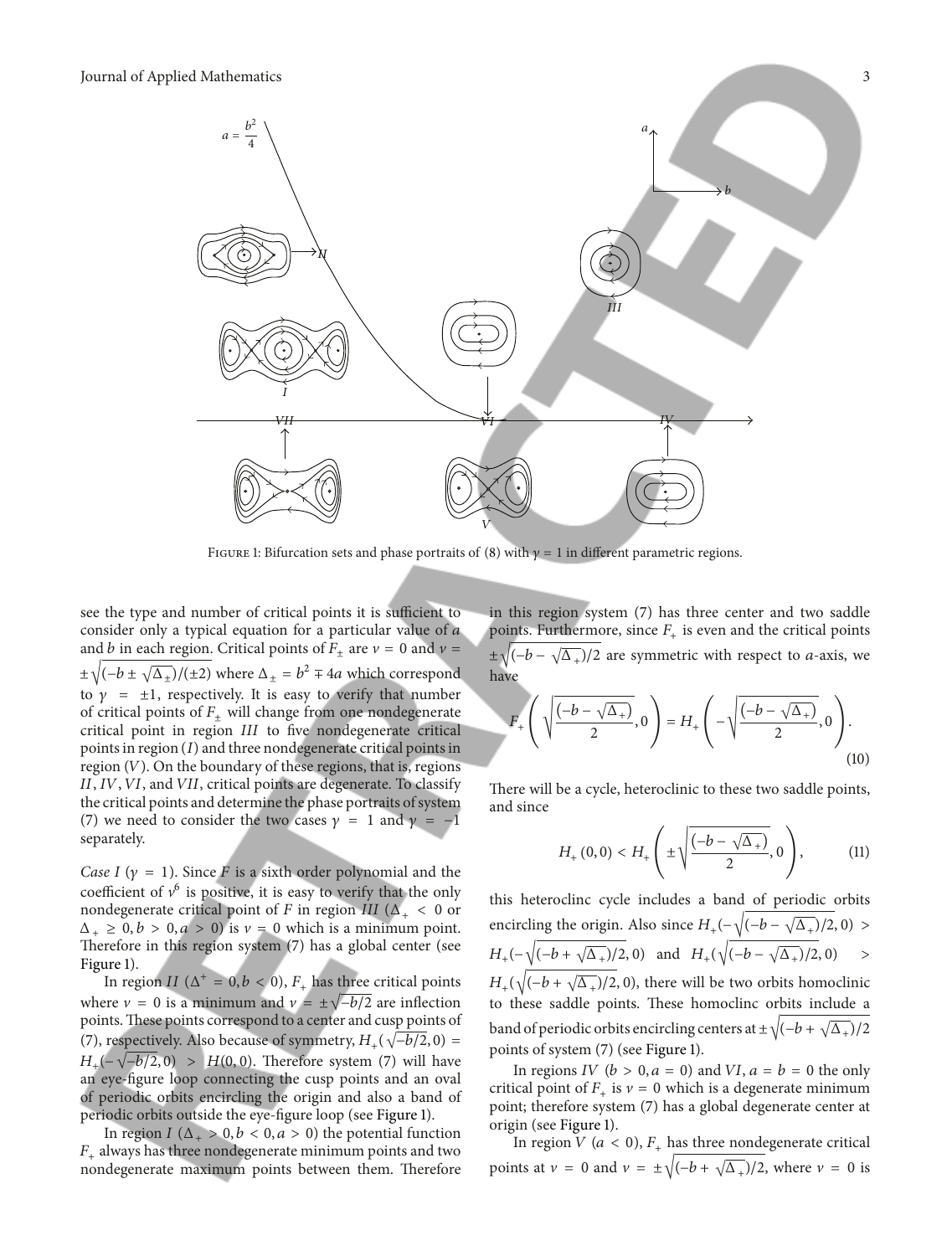

FIGURE 2: Bifurcation sets and phase portraits of (8) with  $\gamma = -1$  in different parametric regions.

a maximum and  $v = \pm \sqrt{(-b + \sqrt{\Delta_+})/2}$  are minimum points. Also  $H_+(0, 0) > H(\pm \sqrt{(-b + \sqrt{\Delta_+})}/2, 0)$ . Therefore system (7) has orbits double homoclinc to saddle point at the origin. Also there will be ovals of periodic orbits inside each of the homoclinic orbits encircling centers at  $(\pm \sqrt{(-b + \sqrt{\Delta_+})}/2, 0)$ and a band of periodic orbits outside the double homoclinic (fgure-eight loop) orbits (see Figure 1).

In region VII ( $a=0, b<0$ ), the situation is similar to that of region V with the difference that the maximum point of  $F_+$ and saddle point of system (7) are degenerate in this case (see Figure 1).

Therefore we have proved the following lemma.

**Lemma 1.** *Phase portrait of system* (7) *corresponding to*  $H_+$  = ℎ *is classifed as follows (see Figure 1):*

- (i) *In region*  $I(\Delta_+ > 0, a > 0, b < 0)$ , *phase portrait of system* (8) *consists of two saddle points, three centers, a cycle heteroclinic to saddle points, two homoclinic orbits to saddle points, and bands of periodic orbits inside heteroclinic cycle and homoclinic orbits and outside fgure-eight loop.*
- (ii) *In region* (*II*)  $(\Delta_+ = 0, b < 0)$  *phase portrait of* (7) *consists of a center, two cusp points, an eye-fgure loop, and two bands of periodic orbits inside and outside the eye-fgure loop.*
- (iii) *In regions III* ( $\Delta_+ < 0$  *or*  $\Delta_+ \geq 0$ ,  $a > 0$ ,  $b > 0$ ) *phase portrait consists of a global nondegenerate center.*
- (iv) In regions VI ( $a = b = 0$ ) and IV ( $a = 0, b > 0$ ), phase *portrait consists of a degenerate global center.*
- (v) In region  $V$  ( $a < 0$ ), phase portrait consists of a *nondegenerate saddle point at the origin, two centers at*  $(\pm \sqrt{(-b + \sqrt{\Delta_+})/2}, 0)$ *, a double homoclinic orbit to the saddle point, and bands of periodic orbits inside and outside the double homoclinic orbit.*
- (vi) *In region VII* ( $a = 0, b < 0$ ), *phase portrait consists of a degenerate saddle point at the origin, two centers, a double homoclinic orbit to the saddle point, and bands of periodic orbits inside and outside the double homoclinic orbit.*

*Case II* ( $\gamma = -1$ ). In this case parametric region is divided into eight locally topologically equivalent regions by bifurcation set B\_ (see Figure 2). Using a similar analysis to Case I, we can derive the phase portraits of system (7). In region  $III$  ( $\Delta$  = > 0,  $a < 0, b > 0$ ) potential function  $F_{-}$  has three nondegenerate maximum points at  $x = 0$ ,  $x = \pm \sqrt{(b + \sqrt{\Delta_-})/2}$  and two minimum points at  $x = \pm \sqrt{(b - \sqrt{\Delta_-})/2}$ . Also because of symmetry,  $H_{-}(\sqrt{(b + \sqrt{\Delta_{-}})/2}, 0) = H_{-}(-\sqrt{(b + \sqrt{\Delta_{-}})/2}, 0).$ Therefore saddle points  $\pm(\sqrt{(b+\sqrt{\Delta_-})/2},0)$  always lie on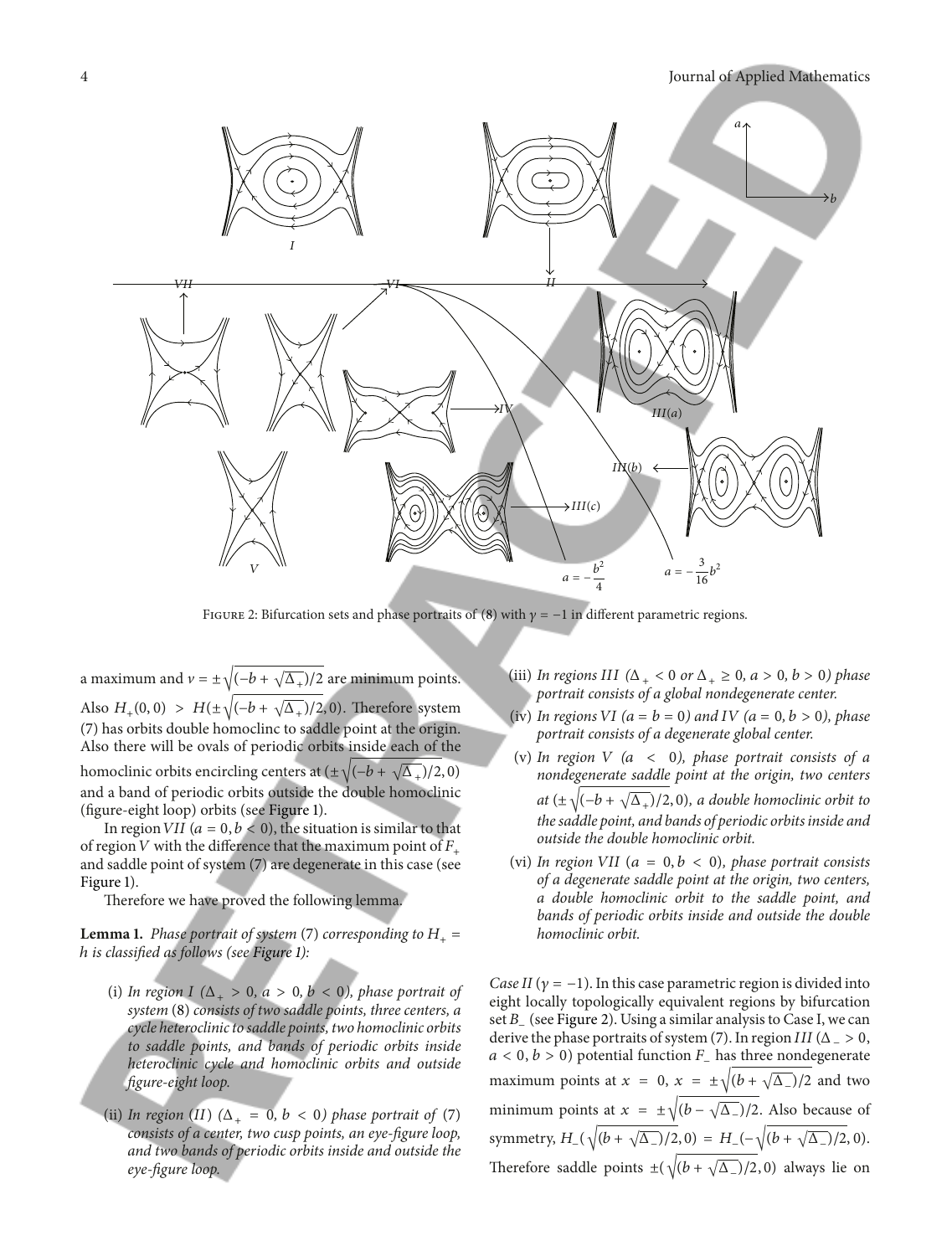the same level curve of the Hamiltonian  $H_ - = h$ . Furthermore along parabola  $a = -3b^2/16$ ,  $b > 0$ , all three saddle points lie on the same potential level; that is,  $H(0, 0)$  =  $H(\sqrt{(b + \sqrt{\Delta_{-}})/2}, 0) = 0$ ; therefore region III will be divided into three subregions which we will denote by  $III(a)$  = {(*a*, *b*) ∈ region *III* : *a* >  $-3b^2/16$ }, *III*(*b*) = {(*a*, *b*) : *a* =  $-3b^2$ /16}, and  $III(c) = \{(a, b) : a < -3b^2/16\}$ . In region  $III(b)$  bounded orbits of phase portraits of system  $(7)$ consist of two cycles heteroclinic to saddle points at origin and  $(\sqrt{(b + \sqrt{\Delta_{-}})/2}, 0)$  and bands of periodic orbit inside the heteroclinic cycles. In region  $III(a)$ , 0 =  $H(0, 0)$  <  $H_{-}(\pm\sqrt{(b+\sqrt{\Delta_{-}})/2},0)$ ; therefore the phase portrait of bounded orbits of (7) consists of a double homoclinic orbit to origin, a cycle heteroclinic to saddle points  $(\pm \sqrt{(b + \sqrt{\Delta_{-}})/2}, 0)$ , bands of periodic orbits inside homoclinic orbits, and a band of periodic orbits outside double homoclinic orbit and inside the heteroclinic cycles. In region  $III(c), 0 = H(0, 0) > H_{-}(\pm \sqrt{(b + \sqrt{\Delta_{-}})/2}, 0)$ . Therefore the phase portraits of bounded periodic orbits consists of homoclinic orbits to saddle points  $(\pm \sqrt{(b + \sqrt{\Delta_{-}})/2}, 0)$  and band of periodic orbits inside each of the homoclinic orbits (see Figure 2). Phase portraits of system (7) in other regions were derived in a similar manner, omitted here for the sake of brevity. Therefore we proved the following.

**Lemma 2.** *Phase portrait of system* (7) *corresponding to*  $H_$  = ℎ *is classifed as follows (see Figure 2).*

- (i) In region  $I(a > 0)$  phase portrait of bounded orbits *consists of a center at the origin, two saddle points at*  $(\pm\sqrt{(b+\sqrt{\Delta_-})/2},0)$ *, cycle heteroclinic to the saddle points, and a band of periodic orbits encircling the origin inside the heteroclinic cycle.*
- (ii) *In region II* ( $a = 0, b > 0$ ), *phase portrait of bounded orbits consists of a degenerate center at the origin, two saddle points at*  $(\pm \sqrt{b}, 0)$ *, cycle heteroclinic to the saddle points, and a band of periodic orbits encircling the origin inside the heteroclinic cycle.*
- (iii) *In region* () *(*Δ<sup>−</sup> > 0*,* <0*,* >0*), it has three saddle points at* (0, 0),  $(\pm \sqrt{(b + \sqrt{\Delta_{-}})/2}, 0)$ *, and two centers at*  $(\pm \sqrt{(b - \sqrt{\Delta_{-}})/2}, 0)$ *. In regions III(a) there are a double homoclinic orbit to origin, a cycle heteroclinic to saddle points* ( $\sqrt{(b + \sqrt{\Delta_{-}})/2}$ , 0)*, bands of periodic orbits inside homoclinic orbits, and a band of periodic orbits outside double homoclinic orbit and inside the heteroclinic cycles. In region III(b) there are two cycles heteroclinic to saddle points at origin and*  $(\sqrt{(b + \sqrt{\Delta_{-}})/2}, 0)$  *and bands of periodic orbit inside the heteroclinic cycles. In region III(c) there are homoclinic orbits to saddle points* ( $\pm \sqrt{(b + \sqrt{\Delta_{-}})/2}$ , 0) *and band of periodic orbits inside each of the homoclinic orbits.*
- (iv) *In region IV* ( $\Delta = 0$ ,  $b > 0$ ,  $a < 0$ ), there are a saddle *point at*  $(0, 0)$  *and two cusp points at*  $(\pm \sqrt{b/2}, 0)$ *.*
- (v) *In region (*Δ<sup>−</sup> < 0 *or* Δ<sup>−</sup> ≥ 0*,* <0*,* <0*) there is only a saddle point at* (0, 0)*.*
- (vi) In regions VII ( $a = 0, b < 0$ ) and VI ( $a = b = 0$ ), there *is a nonhyperbolic saddle point at the origin* (0, 0)*.*

*Case III* ( $\gamma = 0$ ). Now we consider the degenerate case  $\gamma = 0$ . If  $b \neq 0$ , (7) becomes

$$
\dot{v} = y,
$$
  
\n
$$
\dot{y} = -v \left( a + b v^2 \right).
$$
\n(12)

Then without loss of generality we can assume  $b = \pm 1$ , so that we can have the Hamiltonian system

$$
\dot{\nu} = y,
$$
  
\n
$$
\dot{y} = -\nu \left( a \pm \nu^2 \right) := \tilde{f}_{\pm} (\nu),
$$
\n(13)

with Hamiltonian  $\widetilde{H}_{\pm}(v, y) = y^2/2 + \widetilde{F}_{\pm}(v)$ , where  $\pm$  correspond to  $b = \pm 1$  and  $\tilde{F}_{\pm}(v) = \pm v^4/4 + av^2/2$  is the corresponding potential function. Similar to the above discussions of the Cases I and II, we see that bifurcation occurs in  $a = 0$ . If  $\gamma = b = 0$ , then system (5) becomes a linear differential equation. Then we have the following lemma.

**Lemma 3.** *Phase portrait of system* (12) *corresponding to*  $\overline{H}_+$  = ℎ *is classifed as follows.*

- (i) If  $b = 1$ *, then the phase portrait of system* (12) *consists of a global center at the origin for a > 0, a degenerate global center at the origin for*  $a = 0$  *and a nondegenerate saddle point at the origin, two centers at* ( $\pm \sqrt{-a}$ , 0)*, a double homoclinic orbit to the saddle point, and bands of periodic orbits inside and outside the double homoclinic orbit for*  $a < 0$ *.*
- (ii) *If* = −1*, then the phase portrait of system* (12)*consists of two nondegenerate saddle points at*  $(\pm \sqrt{a}, 0)$ *, cycle heteroclinic to the saddle points, and a band of periodic orbits encircling the origin inside the heteroclinic cycle for*  $a > 0$ *, a degenerate saddle at the origin for*  $a = 0$ *, and a saddle at the origin for* <0*.*
- (iii) *If*  $b = 0$ *, then for*  $a = 1$  *we have a global center at the origin and for* = −1 *we have a nondegenerate saddle point at the origin.*

#### **3. The Numerical Simulation of Bounded Travelling Waves**

It is well known that the bounded travelling waves  $E(\xi)$  of system (1) correspond to the bounded integral curves of system (7). In Lemmas 1, 2, and 3, we have classifed all bounded integral curves of system (7). In this section we give numerical simulation for a typical member of bounded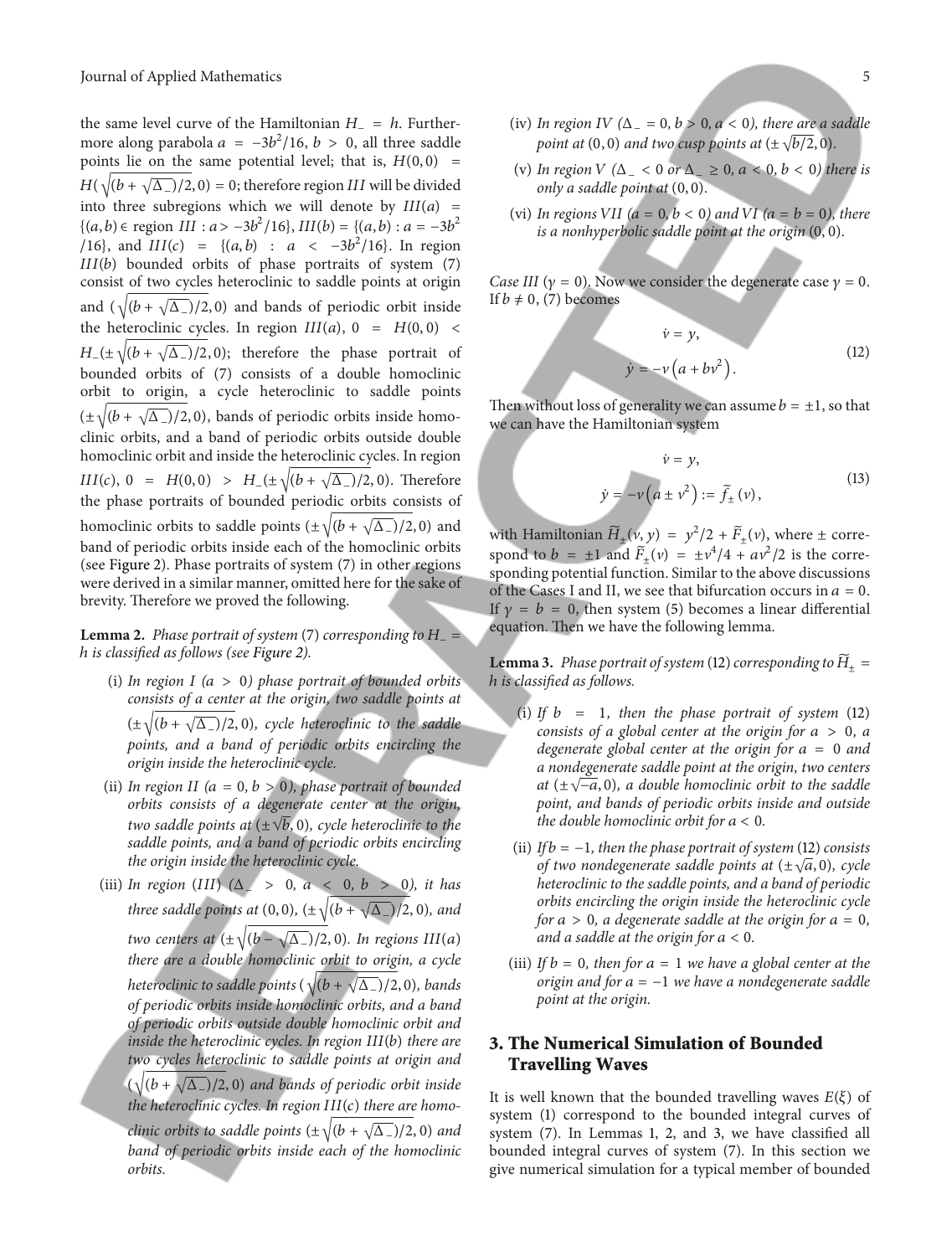

FIGURE 3: The simulation of solitary waves corresponding to the homoclinic orbits of (7). (a) Solitary wave of valley form. (b) Solitary wave of peak type.



FIGURE 4: The simulation of the solitary waves corresponding to nilpotent homoclinic orbits of (7). (a) Solitary wave of valley form. (b) Solitary wave of peak form.

travelling waves of system (7) in the form of  $v(x, t) = v(x - t)$  $ct$ ) =  $v(\xi)$  as follows.

*Case I* (homoclinic loops). These orbits only exist in regions I, V when  $\gamma = 1$  and in regions  $III(a)$ ,  $III(c)$  when  $\gamma = -1$ and for  $\gamma = 0$ ,  $a < 0$ . Homoclinic orbits of system (7) correspond to solitary travelling waves of (5). Let  $\gamma = 1$ ,  $b = -3$ , and  $a = 7/4$  which correspond to a point in region I of Figure 1. Now we consider system (7) and choose initial conditions  $v(0) = -1.707106$ ,  $v'(0) = 0$ . So, they lie on the left branch of double homoclinic orbit (figure-eight loop). In physics this type of travelling waves is called solitary wave with valley form (see Figure 3(a)). Now let  $\gamma = 1, b = -3$ , and  $a = 7/4$  which correspond to a point in parametric region  $I$  in Figure 1. Again we use initial conditions to be on the homoclinic orbit of system (7). Let  $v(0) = 1.707106, v'(0) = 0$ , so that they lie on the right branch of double homoclinic orbit (figure-eight loop). This type of travelling wave in physics is called solitary wave with peak form (see Figure 3(b)).

*Case II* (nilpotent homoclinic loops). These orbits only exist in region VII when  $\gamma = 1$ . Nilpotent Homoclinic loop of system (7) corresponds to solitary wave of system (5). As in the previous part we choose two sets of parameters  $\gamma = 1$ ,

 $b = -3/2$ , and  $a = 0$  which correspond to a point in region VII in Figure 1. Now we consider system (7) and choose initial conditions  $v(0) = -1.066517046$ ,  $v'(0) = 0$ , so that they lie on the left branch of degenerate double homoclinic (figure-eight loop) orbits which correspond to solitary wave with valley form (see Figure  $4(a)$ ). For the same parameters and initial conditions  $v(0) = 1.066517046$ ,  $v'(0) = 0$ , so that they lie on the right branch of degenerate double homoclinic (fgure eight loop) orbits which correspond to solitary wave with peak form (see Figure 4(b)).

*Case III* (heteroclinic orbits). These orbits exist only in region I when  $\nu = 1$  and in regions I, II, and III(b) when  $\nu = -1$ and for  $\gamma = 0$ ,  $a > 0$ . Upper and lower heteroclinic orbits of system (7) correspond to kink and antikink travelling waves of system (5), respectively. Again we consider system (7) and choose  $\gamma = 1$ ,  $b = -3$ , and  $a = 7/4$  which correspond to a point in parametric region  $I$  in Figure 1. As we have mentioned above in this case we have orbits heteroclinic to saddle points  $(-\sqrt{(3 - \sqrt{2})}/2, 0)$  and  $(\sqrt{(3 - \sqrt{2})}/2, 0)$ . Now we use initial conditions  $v(0) = 0$ ,  $v'(0) = 0.7814744144$ , and  $v(0) = 0$ ,  $v'(0) = -0.7814744144$ , on upper and lower heteroclinic orbits, respectively, and we get Figures 5(a) and 5(b).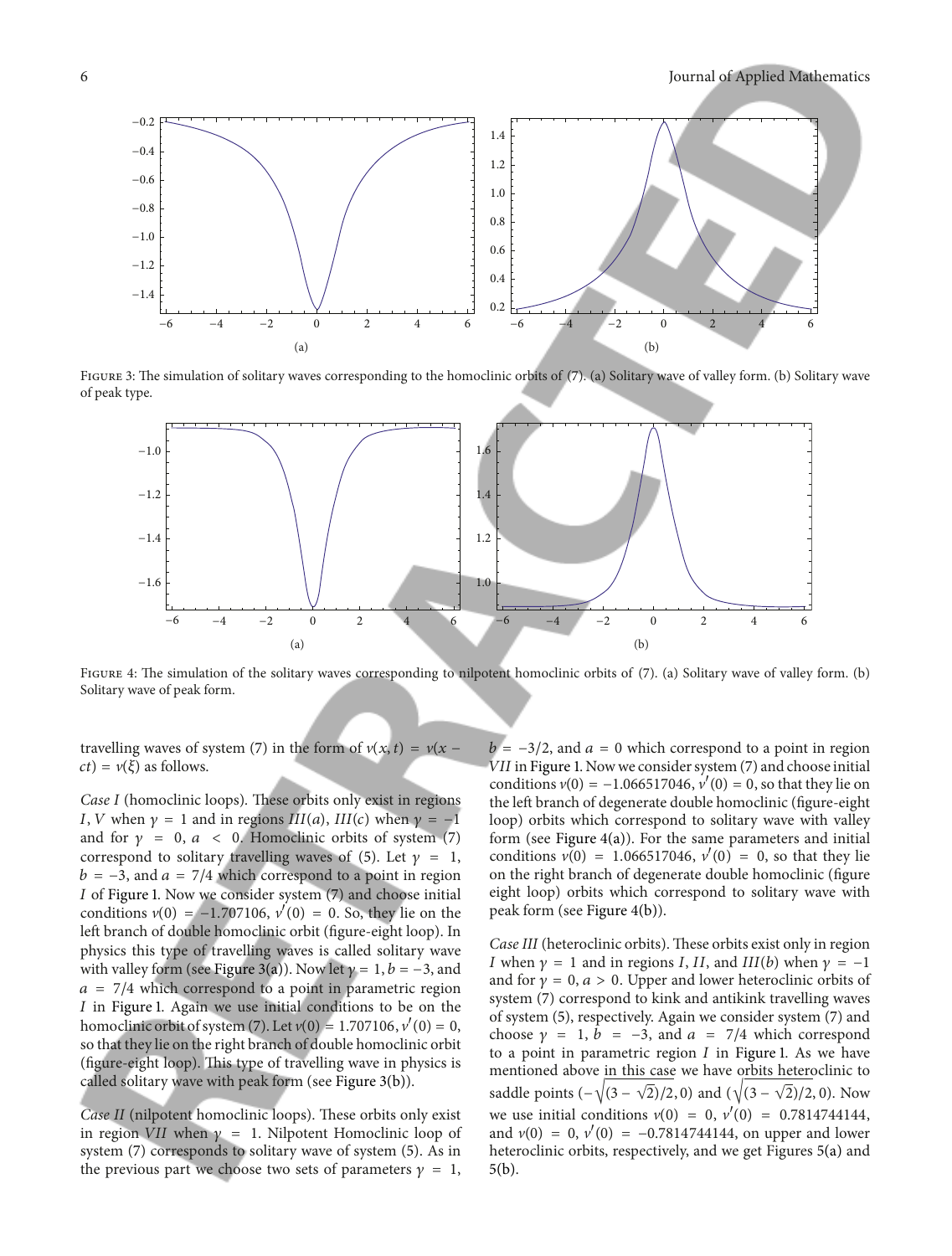

FIGURE 5: The simulation of the kink and antikink waves corresponding to the heteroclinic orbits of (7). (a)Antikink waves. (b) Kink waves.



FIGURE 6: The simulation of the kink and antikink waves corresponding to the eye-figure loop of (7). (a) Antikink waves. (b) Kink waves.

*Case IV* (eye-figure loop). This loop exists only in region *II* when  $\gamma = 1$ . Upper and lower orbits of eye-figure loop of system (7) which again correspond to kink and antikink travelling waves of system (5), respectively. As in the previous part, we choose a set of parameters  $y = 1$ ,  $b = -2$ , and  $a = 1$ which correspond to a point in region  $II$  in Figure 1. Now we consider system (7) and choose initial conditions  $v(0) = 0$ ,  $v'(0) = 0.5773502692$ , and  $v(0) = 0$ ,  $v'(0) = -0.5773502692$ , on upper and lower orbits of eye-fgure loop, respectively, and we get Figures  $6(a)$  and  $6(b)$ .

*Case V* (periodic orbits). These periodic orbits are global (regions III, IV, VI) when  $\gamma = 1$  and for  $\gamma = 0, b = 1$ ,  $a \geq 0$  or local which lie inside homoclinic orbits (regions I, V) when  $\gamma = 1$  and (regions III(a), III(c)) when  $\gamma =$ −1, inside and outside of eye-figure loop (regions *II*) when  $\gamma = 1$ , inside heteroclinic cycles (region I) when  $\gamma = 1$ and (region I, II, III(b)) when  $\gamma = -1$  and for  $\gamma = 0$ ,  $b = -1$ ,  $a > 0$ , inside and outside of double figure-eight loop (regions I) when  $\gamma = 1$ , inside and outside of nilpotent double homoclinic loop, (regions VII) when  $y = 1$  and inside and outside of figure eight loop (regions  $III(a)$ ) when  $\gamma = -1$ 

and for  $\gamma = 0$ ,  $b = 1$ ,  $a < 0$ . Periodic orbits of system (7) correspond to periodic travelling waves of system (5). Here we choose a periodic orbit inside the heteroclinc orbits in region  $I$  in Figure 1. Of course we could choose a global center or period orbits inside homoclinic orbits and period orbits inside and outside of eye-fgure loop as well, but the figures are qualitatively the same. Let  $\gamma = 1$ ,  $b = -3$ , and  $a = 7/4$ . Heteroclinic orbit corresponding to these sets of parameters passes through saddle points  $\left(-\sqrt{(3-\sqrt{2})}/2,0\right)$ and ( $\sqrt{(3-\sqrt{2})}/2, 0$ ) and includes the center (0, 0) of system (7). We choose three sets of initial conditions  $v(0) = 0, v'(0) = 0$ 0.74,  $v(0) = 0$ ,  $v'(0) = 0.000001$ , and  $v(0) = 0$ ,  $v'(0) = 0.7811$ , close to center (0, 0), somewhere in middle and very close to heteroclinc orbit, respectively (see Figures 7(a), 7(b), and 7(c)). We notice that period of these periodic orbits increases as we move away from the center toward the heteroclinic orbits. When  $\gamma = 1$  we choose two sets of initial conditions  $v(0) = 1.523, v'(0) = 0$ , and  $v(0) = 1.7, v'(0) = 0$ , close and far from the figure-eight loop in region  $V$ , respectively (see Figures 8(a) and 8(b)). Finally we choose two sets of initial conditions  $v(0) = 0$ ,  $v'(0) = 0.82$ , and  $v(0) = 0$ ,  $v'(0) = 1.5$ ,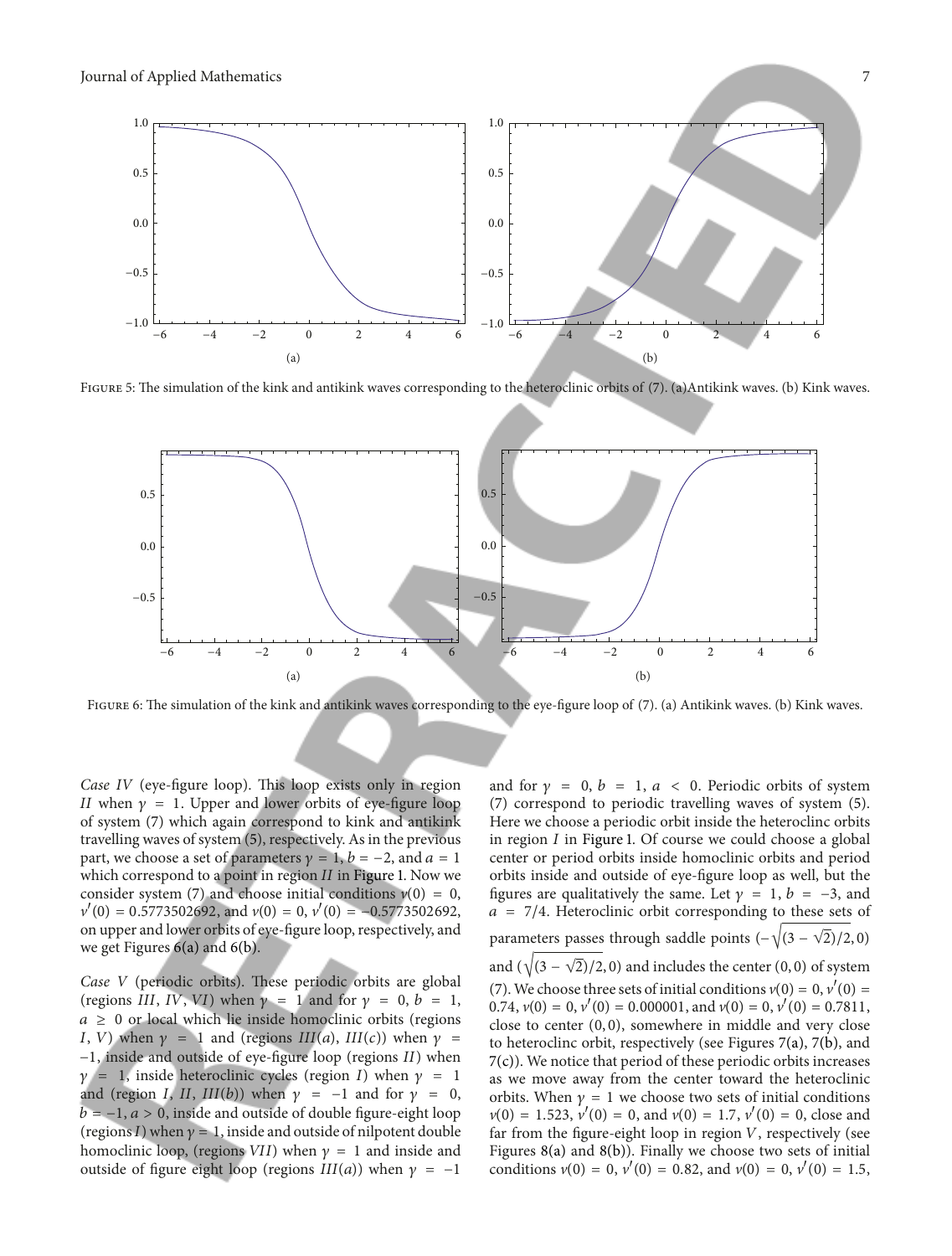

Figure 7: Simulation of periodic waves corresponding to periodic orbits inside heteroclinc cycle of (7). (a) Medium period. (b) Short period. (c) Long period.



Figure 8: Simulation of periodic waves corresponding to periodic orbits outside fgure-eight loop of (7). (a) Close to fgure-eight loop. (b) Far from fgure-eight loop.

close and far from the double fgure-eight loop, respectively (see Figures 9(a) and 9(b)).

*Remark 4.* (i) We notice the difference between solitary waves in Figures 3 and 4 and kink and antikink in Figures 5 and 6 which shows their asymptotic behavior as  $t \rightarrow \pm \infty$ . In

Figure 3 stable and unstable manifolds of equilibrium point intersect transversally but in Figure 4 they intersect tangentially. A similar condition holds in Figures 5 and 6, respectively.

(ii) We notice that the number of infection points on periodic waves during one-half period in each of Figures 7,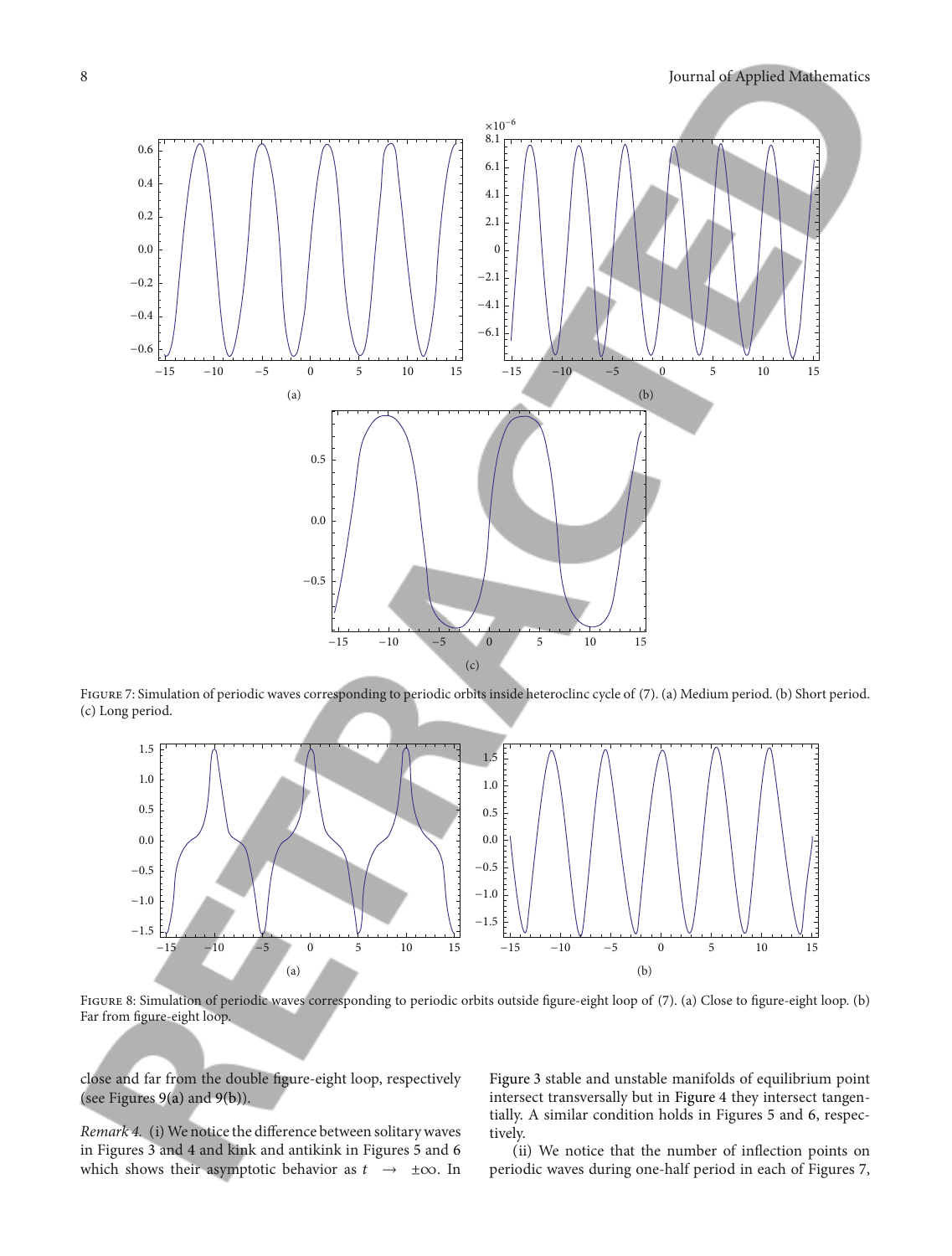

FIGURE 9: Simulation of periodic waves corresponding to periodic orbits outside double figure-eight loop of (7). (a) Close to double figureeight loop. (b) Far from double fgure-eight loop.

8, and 9 is zero, one, and two which correspond to the shape periodic orbits of system (7).

#### **4. Explicit Formulas for Bounded Integral Curves of** (7)

In this section we give explicit formulas for bounded travelling waves of system (7). In the frst step we consider the bounded graphics of system (7).

*Case 1* ( $\gamma = +1$ )

*Region* {*I*}. There are two homoclinic orbits and two heteroclinic orbits of system (7) defined by  $H(v, y)$  $H(\pm\sqrt{(-b+\sqrt{\Delta_+})}/2,0) = H(\pm\bar{\nu},0)$  connecting saddle points  $(\pm \overline{\nu}, 0)$  which are passing through points  $(\pm \widetilde{\nu}, 0)$ . Therefore

$$
y = \pm \sqrt{2\left(H\left(\overline{v}, 0\right) - H\left(v, 0\right)\right)} = \pm \left|v^2 - \overline{v}^2\right| \sqrt{\frac{\left(\overline{v}^2 - v^2\right)}{3}},\tag{14}
$$

where  $\tilde{v} = \sqrt{(-b + 2\sqrt{\Delta_+})/2}$  and  $\overline{v} = \sqrt{(-b + \sqrt{\Delta_+})/2}$ . On the right and down branch of the homoclinic orbit we have  $y = (v^2 - \overline{v}^2) \sqrt{(\overline{v}^2 - v^2)/3}$ . Since  $dv/d\xi = y$ , by integration along the right homoclinic orbit for negative  $y$ , we get:

$$
\int_0^{\xi} d\zeta = \sqrt{3} \int_v^{\tilde{v}} \frac{d\phi}{\left(\phi^2 - \overline{v}^2\right) \sqrt{\overline{v}^2 - \phi^2}}.
$$
 (15)

Then after some algebraic calculations we get solitary wave solutions:

$$
v(\xi) = \pm \frac{\overline{v}\overline{v}}{\sqrt{(\overline{v}^2 - \overline{v}^2) \tanh^2\left(\overline{v}\xi \sqrt{(\overline{v}^2 - \overline{v}^2)/3}\right) + \overline{v}^2}}.
$$
 (16)

Along the above heteroclinic orbit we have  $y = (\overline{v}^2 - v^2)$  $\sqrt{(\tilde{v}^2 - v^2)/3}$ . As above, we can obtain kink and antikink wave solutions:

$$
v(\xi) = \pm \frac{\overline{v}\overline{v} \tanh\left(\overline{v}\xi\sqrt{(\overline{v}^2 - \overline{v}^2)/3}\right)}{\sqrt{\overline{v}^2 + \overline{v}^2} \left(\tanh^2\left(\overline{v}\xi\sqrt{(\overline{v}^2 - \overline{v}^2)/3}\right) - 1\right)}.
$$
 (17)

*Region*  ${II}$ . There is eye-figure loop of system (7), defined by  $H(v, y) = H(\sqrt{-b/2}, 0) = H(\pm \overline{v}, 0)$ , connecting the cuspidal points ( $\pm \overline{v}$ , 0). Therefore  $y = \pm \sqrt{(\overline{v}^2 - v^2)^3}/3$ . Along the above heteroclinic orbit we have  $y = (\bar{v}^2 - v^2)\sqrt{(\bar{v}^2 - v^2)/3}$ , which have kink and antikink solutions:

$$
\nu(\xi) = \pm \frac{\xi \bar{\nu}^3}{\sqrt{3 + \xi^2 \bar{\nu}^4}}.
$$
\n(18)

*Region*  ${V}$ . There are two orbits homoclinic to origin for system (7) defined by  $H(v, y) = 0$  that are passing through points  $(\pm \overline{\nu}, 0)$ . Therefore  $y = \pm |\nu| \sqrt{(\overline{\nu}^2 - \nu^2)(\nu^2 + k^2)/3}$ , where  $\bar{v} = \sqrt{-3b/4 + \sqrt{9b^2 - 48a}/4}$  and  $k^2 = 3b/4 +$  $\sqrt{9b^2-48a}/4$ . The solitary wave solutions are

$$
v(\xi) = \pm \frac{\sqrt{2v}k}{\sqrt{\left(k^2 - \overline{v}^2\right) + \left(k^2 + \overline{v}^2\right)\cosh\left(2\overline{v}k\xi/\sqrt{3}\right)}}.
$$
 (19)

*Region* {*VII*}. There are two nilpotent homoclinic orbits of system (7), defined by  $H(v, y) = 0$  connecting to degenerate saddle point (0, 0) and passing through points ( $\pm \tilde{\nu}$ , 0). Then we have  $y = \pm \sqrt{v^4(\tilde{v}^2 - v^2)} = \pm v^2 \sqrt{(\tilde{v}^2 - v^2)/3}$  where  $\tilde{v} =$  $\sqrt{-3b/2}$ . The solitary wave solutions are

$$
\nu(\xi) = \pm \frac{\sqrt{3\tilde{\nu}}}{\sqrt{3 + \tilde{\nu}^4 \xi^2}}.
$$
\n(20)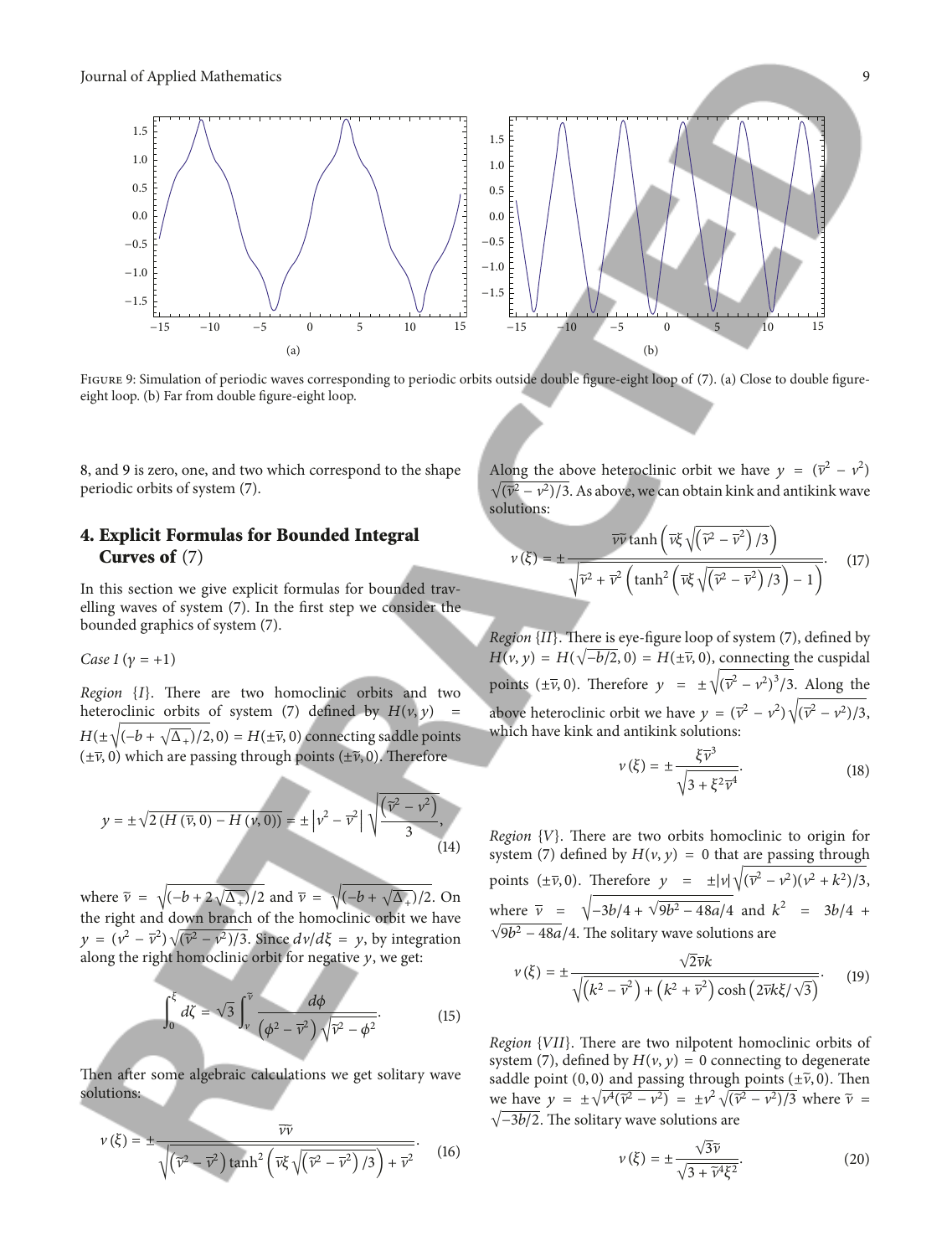*Case 2* ( $\gamma = -1$ )

*Region*  ${I}$ . There are two heteroclinic orbits of system (7), defined by  $H(v, y) = H(\pm \overline{v}, 0) = H(\pm \sqrt{(b + \sqrt{\Delta^{-}})/2}, 0)$  connecting the two saddle points ( $\pm \overline{\nu}$ , 0). Therefore  $y = \pm (\overline{\nu}^2 (v^2)\sqrt{(v^2+k^2)/3}$ , where  $k^2 = -b/2 + \sqrt{\Delta^2}$ , which have kink and antikink solutions:

$$
v(\xi) = \pm \frac{\overline{vk} \tanh\left(\overline{v}\xi\sqrt{(\overline{v}^2 + k^2)/3}\right)}{\sqrt{k^2 + \overline{v}^2 \left(1 - \tanh\left(\overline{v}\xi\sqrt{(\overline{v}^2 + k^2)/3}\right)\right)}}.
$$
 (21)

*Region* {*II*}. There are two heteroclinic orbits of system (7), defined by  $H(v, y) = H(\pm \sqrt{b}, 0)$  connecting with tow saddle points ( $\pm \sqrt{b}$ , 0). Therefore  $y = \pm (b - v^2) \sqrt{(v^2 + b/2)/3}$ . The kink and antikink solutions are given by

$$
v(\xi) = \pm \frac{\sqrt{b} \tanh(b\xi/\sqrt{2})}{\sqrt{3 - 2 \tanh^2(b\xi/\sqrt{2})}}.
$$
 (22)

*Region* { $III(a)$ }. There are two homoclinic orbits of system (7) defined by  $H(v, y) = 0$  connecting with saddle point  $(0, 0)$ and passing through points ( $\pm \overline{v}$ , 0). Therefore

$$
y = \pm |\nu| \sqrt{\frac{(\nu^2 - \overline{\nu}^2)(\nu^2 - k^2)}{3}},
$$
 (23)

where  $\bar{v} = \sqrt{3b - \sqrt{9b^2 + 48a}}/2$  and  $k = \sqrt{3b + \sqrt{9b^2 + 48a}}/2$ , of which we have two solitary wave solutions:

$$
v(\xi) = \pm \frac{2\bar{v}k\sqrt{k^2 - \bar{v}^2} \exp\left(\xi\bar{v}k/\sqrt{3}\right)}{\sqrt{\left[\left(k^2 - \bar{v}^2\right)\exp\left(2\xi\bar{v}k/\sqrt{3}\right)\right]^2 - 4\bar{v}^2k^2}}.
$$
 (24)

In this region there are also two heteroclinic orbits of system (7), defined by  $H(v, y) = H(\pm \tilde{v}, 0) = H(\pm \sqrt{(b + \sqrt{\Delta_-})/2}, 0)$ connecting the saddle points ( $\pm \tilde{\nu}$ , 0) = ( $\pm \sqrt{(b + \sqrt{\Delta_{-}})/2}$ , 0). Therefore  $y = \pm (\bar{v}^2 - v^2) \sqrt{(v^2 + m^2)/3}$ , where  $k^2 = (-b +$  $2\sqrt{\Delta_{-}}$ )/2. Kink and antikink solutions are given by

$$
v(\xi) = \pm \frac{m\tilde{v}\tanh\left(\tilde{v}\sqrt{(\tilde{v}^2 + m^2)/3\xi}\right)}{\sqrt{m^2 + \tilde{v}^2 \left(1 - \tanh^2\left(\tilde{v}\sqrt{(\tilde{v}^2 + m^2)/3\xi}\right)\right)}}.
$$
 (25)

*Region*  $\{III(b)\}$ . There are four heteroclinic orbits of system (8) defined by  $H(v, y) = H(0, 0)$ . Two of these orbits connect (0, 0) and  $\left(-\sqrt{(b+\sqrt{\Delta_-})/2}, 0\right)$  and the other two connect (0, 0) and ( $\sqrt{(b + \sqrt{\Delta_{-}})/2}$ , 0). Therefore  $y =$ 

$$
\pm \sqrt{(\bar{v}^2 - v^2)^2 v^2 / 3} = \pm (\bar{v}^2 - v^2) v / \sqrt{3}, \text{ where } \bar{v} = \sqrt{(b + \sqrt{\Delta_{-}})/2}.
$$
  
Kink and antikink solutions are of the form  

$$
\overline{v} \overline{v} \exp(\overline{v}^2 \xi / \sqrt{3})
$$

$$
v(\xi) = \pm \frac{\overline{v} \overline{v} \exp(\overline{v}^2 \xi / \sqrt{3})}{\sqrt{\bar{v}^2 + \bar{v}^2 (\exp(2\overline{v}^2 \xi / \sqrt{3}) - 1)}}, \qquad (26)
$$
  
where  $\tilde{v} = \sqrt{(b - \sqrt{\Delta_{-}})/2}.$ 

*Region*  $\{III(c)\}\$ . There are two homoclinic orbits of system (7) defined by  $H(v, y) = H(\pm \sqrt{(b + \sqrt{\Delta_{-}})/2}, 0) = H(\pm \bar{v}, 0)$ connecting with saddle points  $(\pm \overline{v}, 0)$  and passing through points ( $\pm \tilde{v}$ , 0). Therefore  $y = \pm (\bar{v}^2 - v^2) \sqrt{(v^2 - \tilde{v}^2)/3}$ , where  $\overline{v} = \sqrt{(b + \sqrt{\Delta_{-}})/2}$  and  $\overline{v} = \sqrt{(b - 2\sqrt{\Delta_{-}})/2}$ . There are solitary wave solutions which are given by

$$
v(\xi) = \pm \frac{\widetilde{v}\sqrt{\tanh^2\left(\xi\overline{v}\sqrt{\overline{v}^2 - \widetilde{v}^2}/\sqrt{3}\right) - \overline{v}^2}}{\overline{v}\sqrt{\tanh^2\left(\xi\overline{v}\sqrt{\overline{v}^2 - \widetilde{v}^2}/\sqrt{3}\right) - 1}}.
$$
 (27)

*Case*  $3(y = 0)$ 

*Region*  $\{b = 1, a < 0\}$ . There are two orbits homoclinic to origin for system (7) defined by  $H(v, y) = 0$  which are passing through points  $(\pm \sqrt{-2a}, 0)$ . Therefore  $y =$  $\pm |\nu| \sqrt{-(\nu^2 + 2a)/2}$ . Two solitary wave solutions are given by

$$
v(\xi) = \pm \sqrt{2a \cot^2 \left(\sqrt{-a}\xi + \frac{\pi}{2}\right) - 2a}.
$$
 (28)

*Region*  $\{b = -1, a > 0\}$ . There are two heteroclinic orbits of system (7), defined by  $H(v, y) = H(\pm \sqrt{a}, 0)$  connecting saddle points ( $\pm \sqrt{a}$ , 0) defined by  $y = \pm (a - v^2)/\sqrt{2}$ . Kink and antikink solutions are

$$
v(\xi) = \pm \sqrt{a} \tan\left(\sqrt{\frac{a}{2}}\xi\right). \tag{29}
$$

*Case 4* (periodic orbits). Now we calculate explicit formulas for bounded periodic travelling waves. Here we only consider periodic orbits of (7) which are located inside the right homoclinic loops of Figure 2 ( $\gamma = -1$ ) in regions III(a) and III(c) and inside the right heteroclinic loop of Figure 2 ( $\gamma$  = −1) in region III(b). Suppose that the periodic orbits pass through  $(\omega_1, 0)$  and  $(\omega_2, 0)$  so that  $0 < \omega_1 < \omega_2$ . Therefore this periodic orbit lies on level curve  $H(v, y) = H(\omega_2, 0)$  = h where H is the Hamiltonian function. Define  $G(v, 0)$  =  $H(\omega_2, 0) - H(\nu, 0)$ .  $G(\nu, 0)$  is a sixth order polynomial with respect to v, where  $\pm \omega_1$ ,  $\pm \omega_2$ , and  $\pm \omega_3$  are their roots with  $0 < \omega_1 < \omega_2 < \omega_3$ . Therefore

$$
y = \pm \sqrt{2G(v, 0)} = \pm \sqrt{\frac{(v^2 - \omega_1^2)(v^2 - \omega_2^2)(v^2 - \omega_3^2)}{3}}.
$$
 (30)

Since  $dv/d\xi = y$ , we get

$$
\int_0^{\xi} d\zeta = \sqrt{3} \int_{\omega_1}^{\nu} \frac{d\phi}{\sqrt{\left(\phi^2 - \omega_1^2\right) \left(\phi^2 - \omega_2^2\right) \left(\phi^2 - \omega_3^2\right)}}.
$$
 (31)